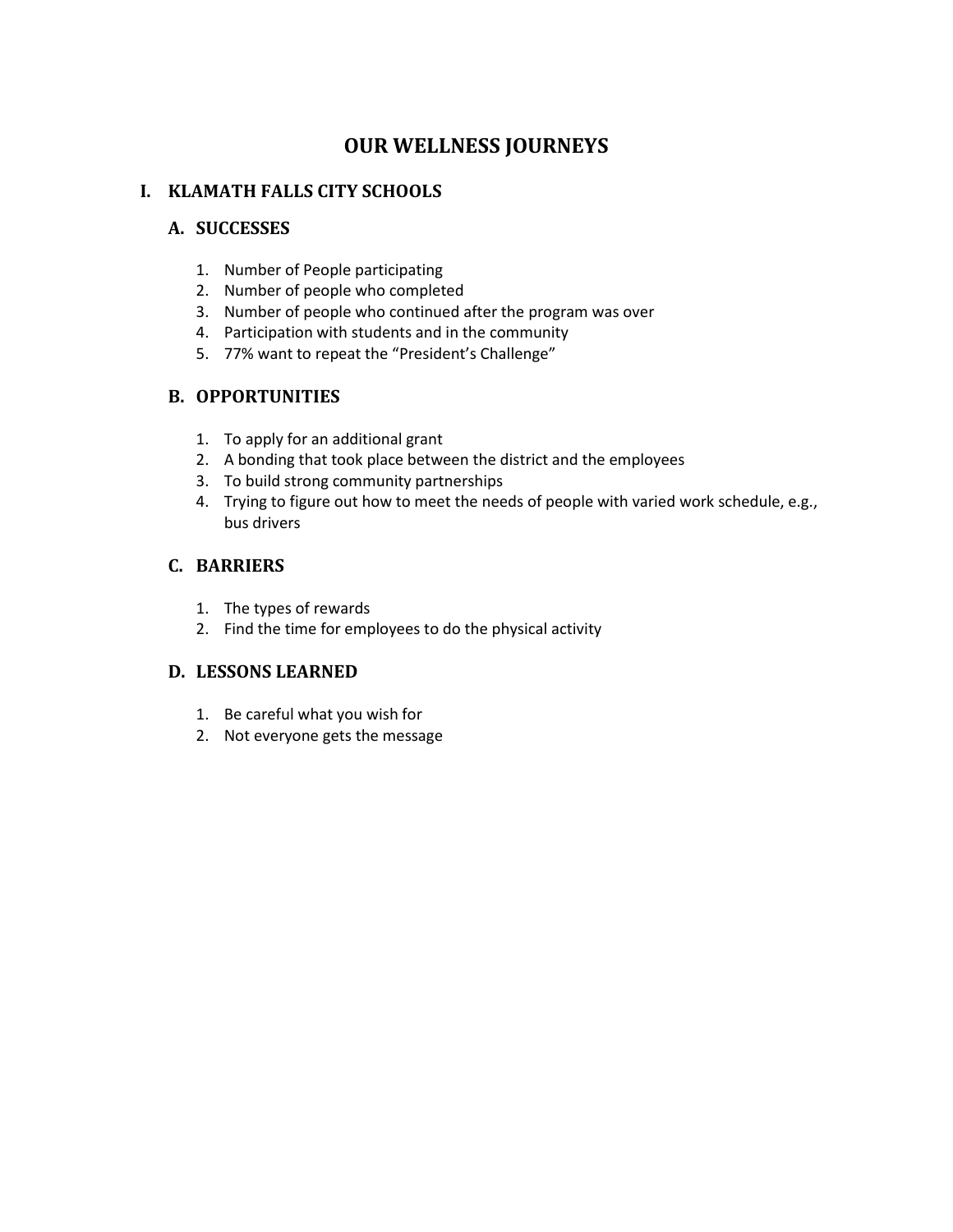#### **II. GRIFFIN CREEK AND RUCH**

#### **A. SUCCESSES**

- 1. Over 300 pounds lost
- 2. 100% non-smoking staff
- 3. Added 2 marathon runners total 9
- 4. Non exercisers exercisers
- 5. Fitness Fridays
- 6. Speakers
- 7. Cooking classes
- 8. Stress reduction activities
- 9. Strengthened community relationships
- 10. Lifestyle change

## **B. OPPORTUNITIES**

- 1. Sustainability
- 2. Involve more district employees
- 3. Students have benefited from staff as role models
- 4. Continue to reach out, share success stories
- 5. Year end "Fitness and Health" Day

## **C. BARRIERS**

- 1. Time
- 2. Child care
- 3. Motivating those who need it most
- 4. Buy in!
- 5. Keeping people involved
- 6. Helping people take responsibility for their health issues

- 1. Do not use money for incentives
- 2. Keep positive and nonthreatening
- 3. Men do not participate as much as women
- 4. Increased camaraderie
- 5. Partnerships (YMCA) are crucial
- 6. Education is key!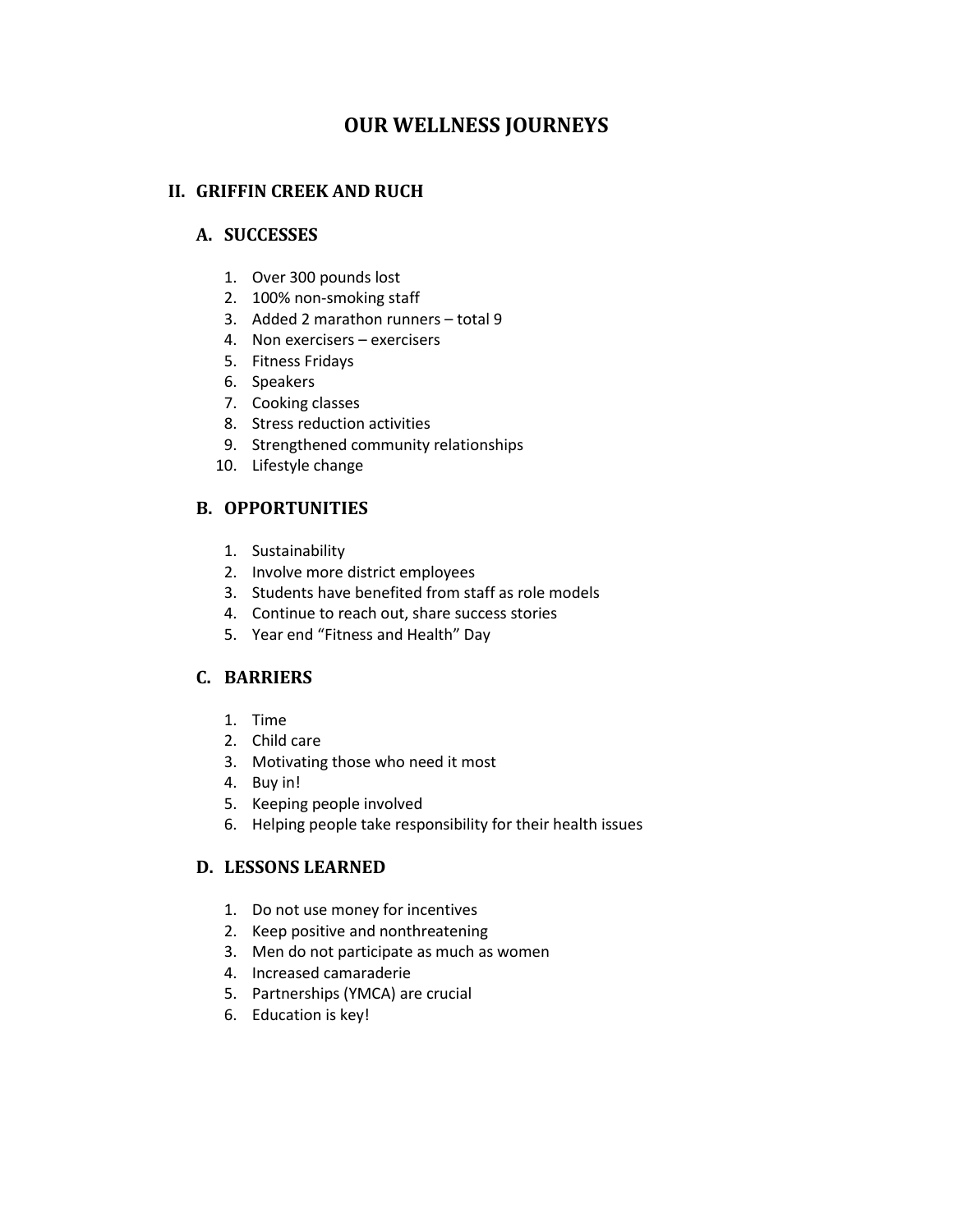#### **III. BAKER SD & JEFFERSON COUNTY SD**

#### **A. SUCCESSES**

- 1. Lower sick leave
- 2. Increase-activity classes
- 3. Health screenings
- 4. Increased participants
- 5. Life quality improvement
- 6. Increased morale
- 7. Wellness champions
- 8. Access to resources

#### **B. OPPORTUNITIES**

- 1. Community resources
- 2. Website access
- 3. Utilizing staff talents
- 4. Information and resource sharing

#### **C. BARRIERS**

- 1. Difficult to engage lover level fitness participants
- 2. Lack of computer skills
- 3. Scheduling conflicts
- 4. Time to administer program
- 5. Communication challenges

- 1. Employees receptive to wellness (ready)
- 2. Plan for more administrative time
- 3. Need to communicate regularly
- 4. Incentives to encourage participation
- 5. Personal touch/individual contact, i.e. face to face, phone call, etc.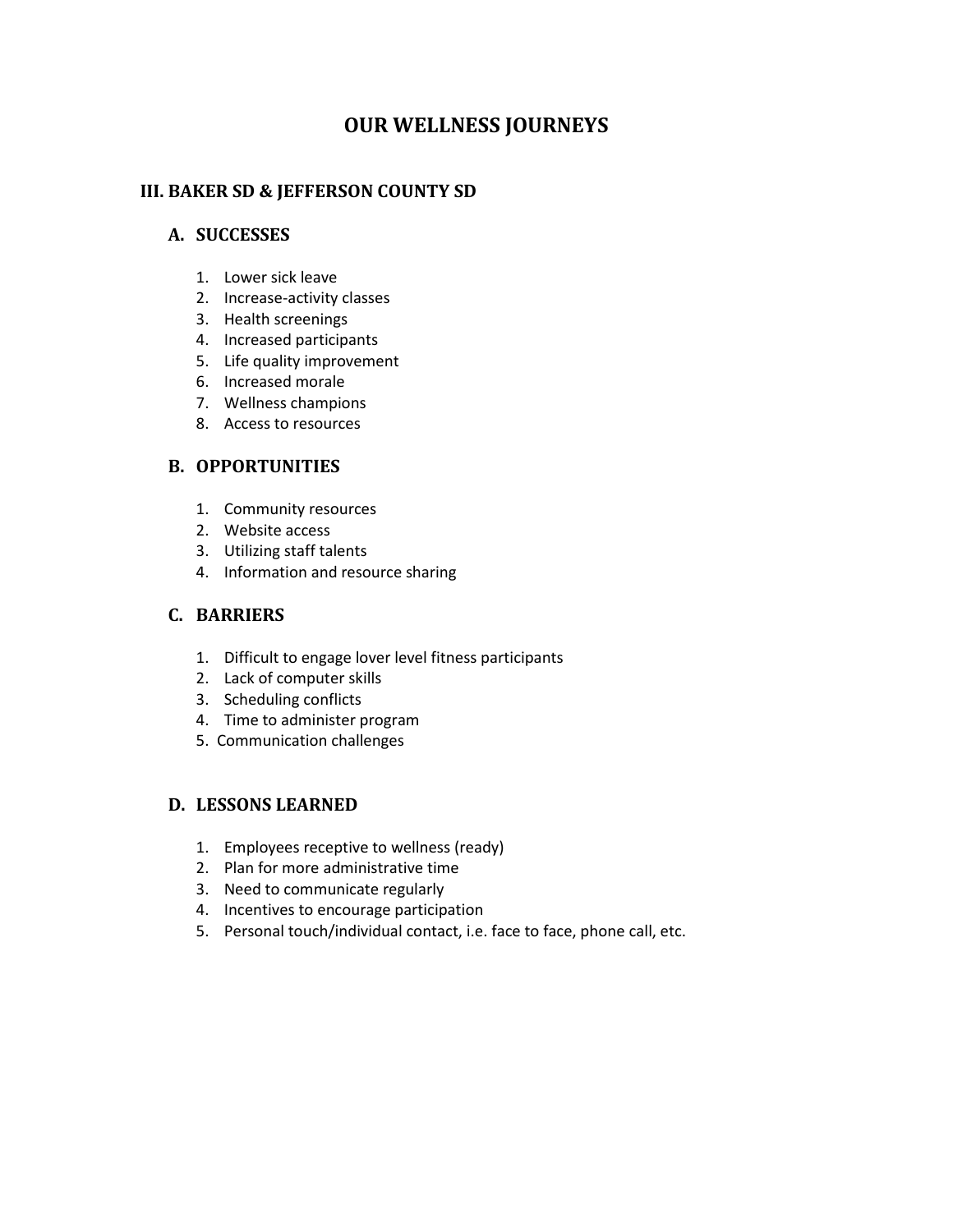## **IV. JEFFERSON SD & SOUTH COAST ESD**

#### **A. SUCCESSES**

- 1. Participation 50% JSD and SCSD
- 2. District Support
- 3. Body Age Testing
- 4. Accountability
- 5. Networking
- 6. OEA/Other support
- 7. Seeing results

## **B. OPPORTUNITIES**

- 1. New "Blueprints" web-site
- 2. OEA tracking sheets/points
- 3. Body Age
- 4. Community influence/involvement
- 5. Accountability/Buddy system

#### **C. BARRIERS**

- 1. TIME!
- 2. Opportunity
- 3. Communication
- 4. Dealing with different staff scheduled
- 5. Sustainability

- 1. Time blocking
- 2. Flexible scheduling for staff
- 3. Make program simple to start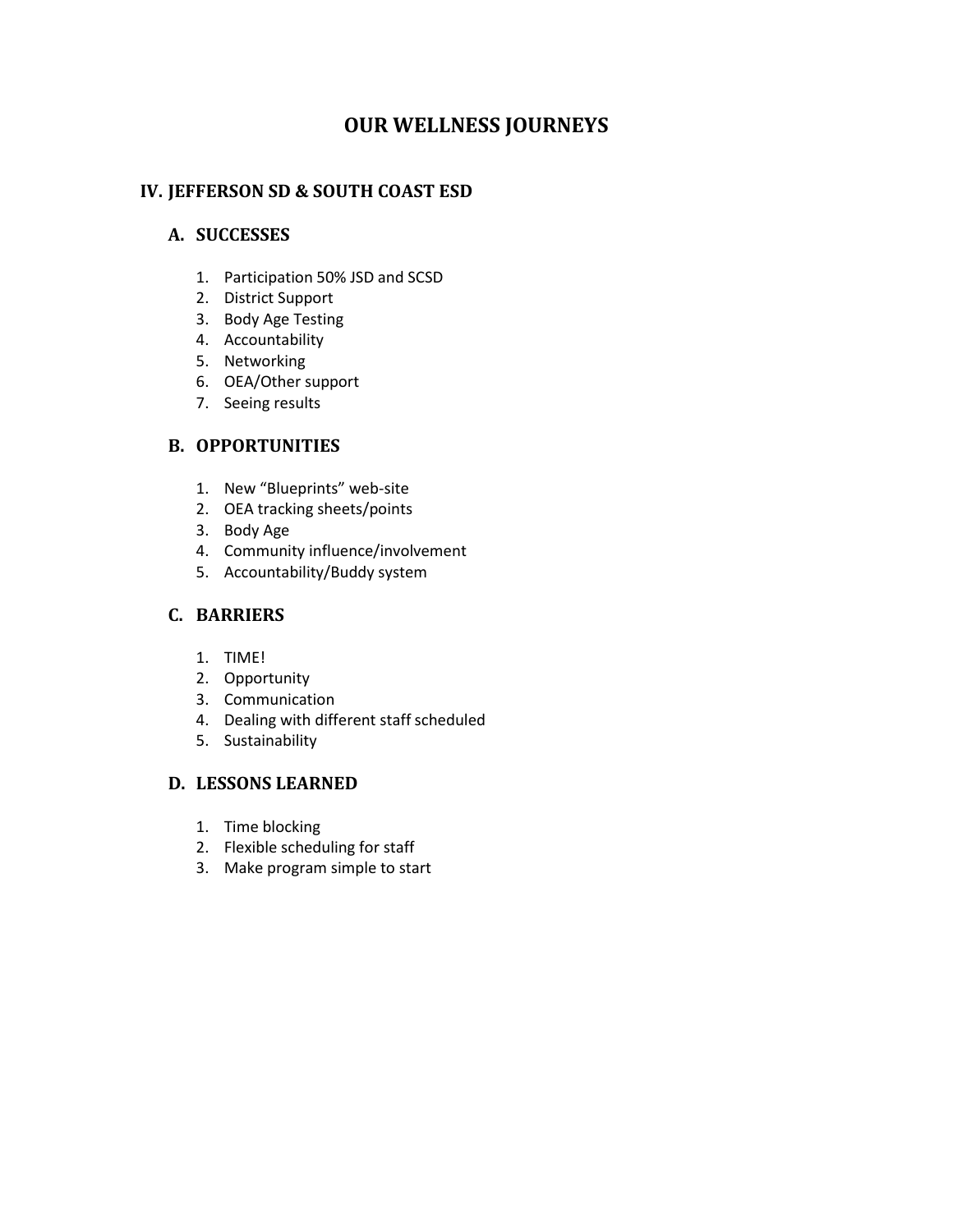## **V. EAGLE POINT EA & CENTRAL POINT SD**

## **A. SUCCESSES**

- 1. Screening –Brought out health concerns
- 2. Retention High percentage finished program
- 3. Weight Watchers Benefit Pay for those without insurance (inclusion)
- 4. Employee Splits costs of some classes/services
- 5. Buddy system Email, phone, etc. Accountability
- 6. Health Fair
- 7. Pear Blossom Promotion Paid half entry fee, everyone wore district t-shirts

## **B. OPPORTUNITIES**

- 1. Link to charity to gain media partnerships "Proceeds to benefit"
- 2. Growth and expansion increase conversation around wellness to shift the culture
- 3. Role models Fitness leaders in the building culture
- 4. Employees that are in the fitness field to teach classes
- 5. Hire an outside consultant to promote and manage program as part of the grant
- 6. Health Fair
- 7. Pear Blossom Promotion Paid half entry fee, everyone wore district t-shirts

## **C. BARRIERS**

- 1. 9 month program people dropped off during summer
- 2. Employee attendance/motivation
- 3. How to address higher levels Differentiation
- 4. Maintaining equipment/location of equipment
- 5. Politics time usage, admin concern
- 6. TIME coordinator, committee, employees

- 1. Make it a 12-month program
- 2. Kick off important communicate program overview
- 3. Communicate other than email
- 4. Site person at each building/location important
- 5. Setting goals is critical to employee commitment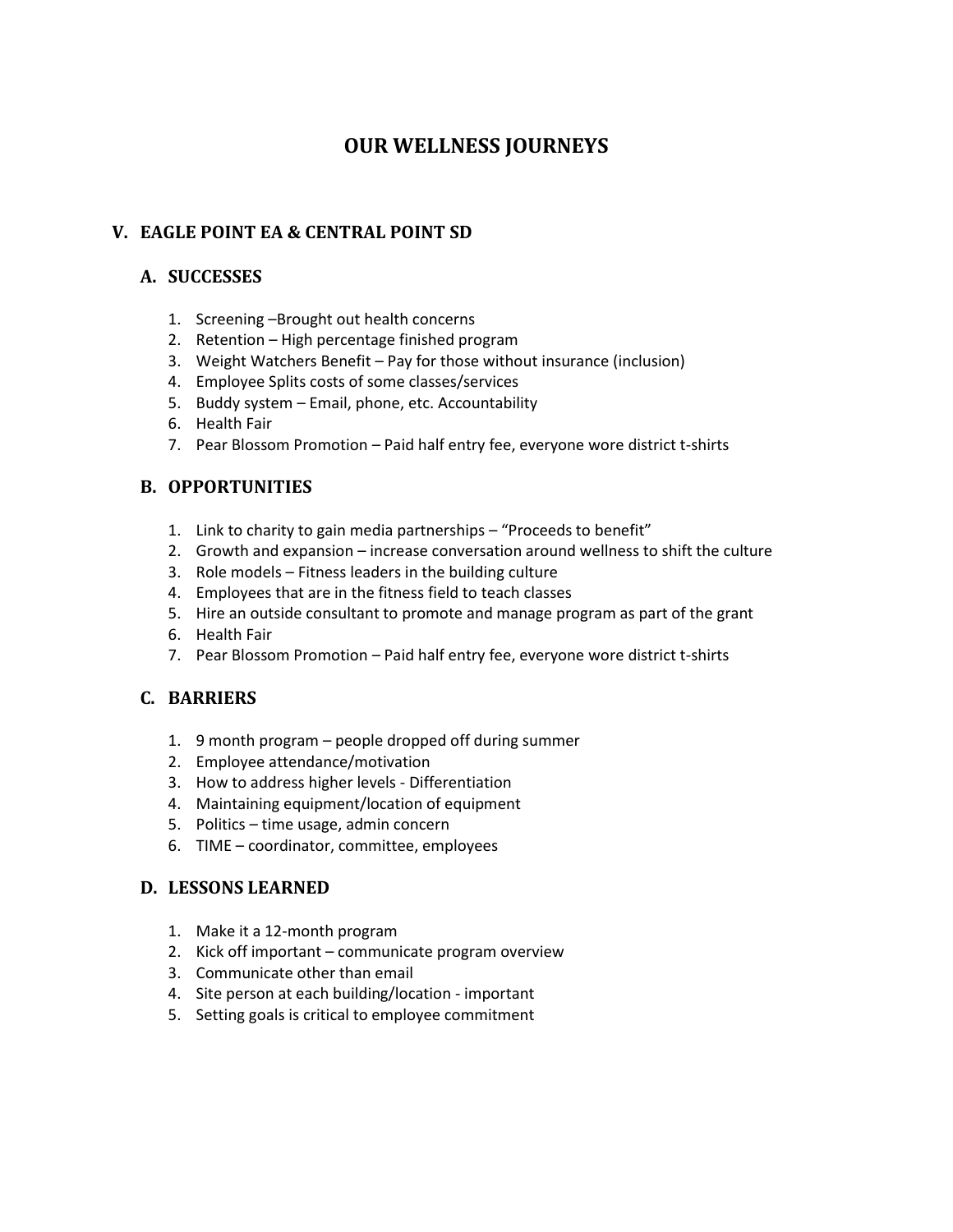## **VI. CENTRAL SCHOOL DISTRICT 13J – GET FIT**

## **A. SUCCESSES**

- 1. Session calendars sent to all
- 2. Wellness Team reps for all sites
- 3. ZUMBA
- 4. Connecting with colleagues
- 5. Weekly email updates
- 6. Assessments have opened the door to self-awareness
- 7. Serving 100 staff
- 8. Community partnerships for incentives and services

## **B. OPPORTUNITIES**

- 1. District-wide serving about 25% of staff
- 2. Snowball Effect the enthusiasm is catching!
- 3. Finding unsung leadership throughout the district
- 4. Averaging five fitness opportunities per week!
- 5. One-two Educational seminars and one district-wide fun activity per month
- 6. Using the data for individual and program progress

## **C. BARRIERS**

- 1. Lack of overt support from some district admin.
- 2. Spreading out the leadership/coordinating burden
- 3. Arm-chair critics-giving criticism without direct participation
- 4. Needing to "pay" volunteer instructors
- 5. District budget cuts no money from general fund for sustainability
- 6. Increasing male staff participation

- 1. It's a HUGE undertaking a LOT overwhelming!
- 2. Learning to walk the talk = getting EVERYONE involved instead of just a small group
- 3. Being mindful of ALL employee groups, especially those with alternate schedules
- 4. DATA Takes so much TIME!
- 5. Flexibility with budgeting things do not always go as planned